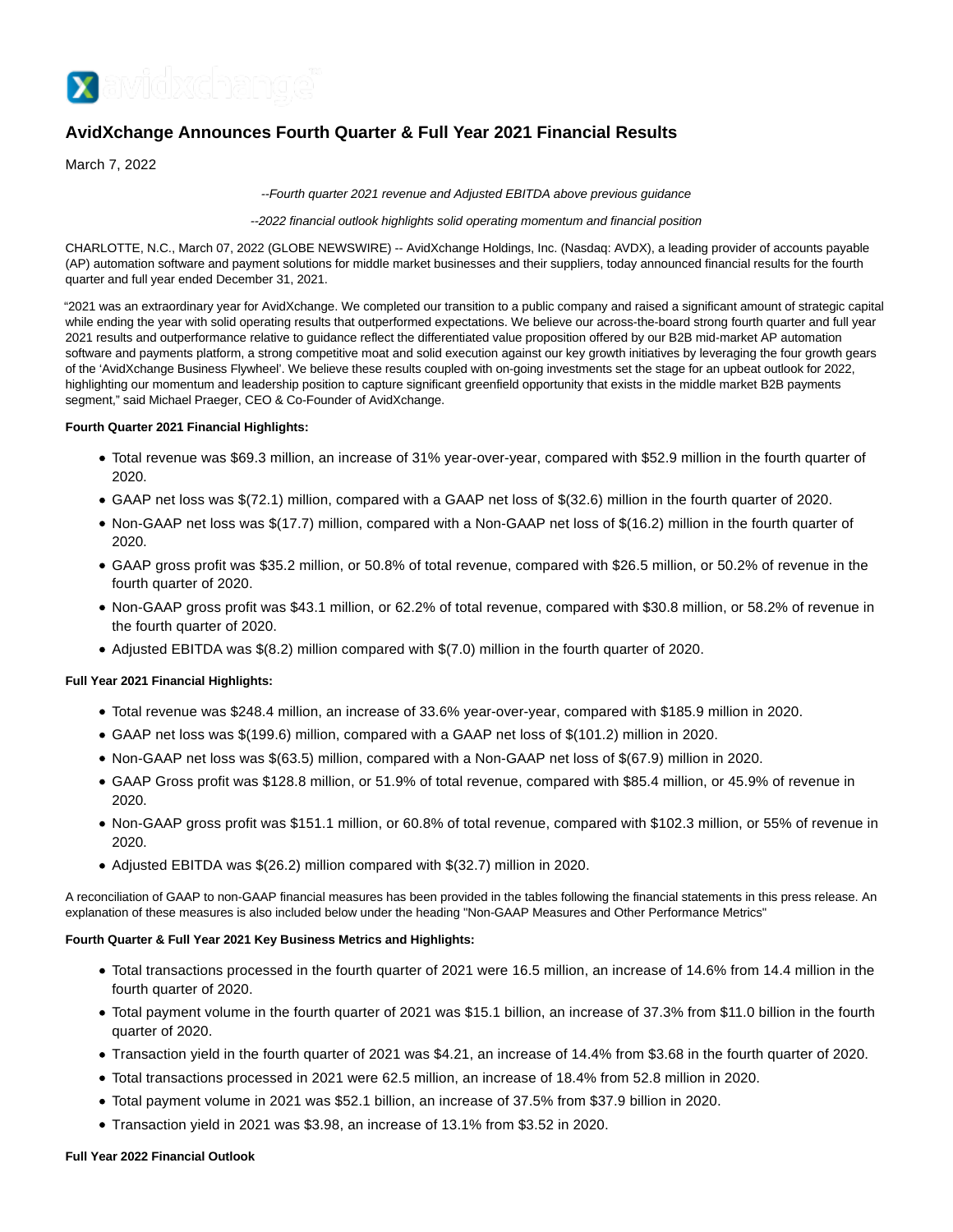As of March 7, 2022, AvidXchange anticipates Full Year 2022 revenue and adjusted EBITDA to be in the following ranges (in millions):

|                                | FY 2022 Guidance    |
|--------------------------------|---------------------|
| Revenue                        | \$296.5 - \$301.5   |
| Adjusted EBITDA <sup>(1)</sup> | $$(42.0) - $(48.0)$ |

(1) A reconciliation of adjusted EBITDA to GAAP net loss on a forward-looking basis is not available without unreasonable efforts due to the high variability, complexity and low visibility with respect to the items excluded from this non-GAAP measure.

These statements are forward-looking and actual results may differ materially. Refer to the Forward-Looking Statements safe harbor below for information on the factors that could cause our actual results to differ materially from these forward-looking statements.

#### **Full IPO Lock-Up Release**

All remaining shares of common stock of AvidXchange subject to the lock-up agreements entered into by a substantial majority of AvidXchange's stockholders and the underwriters of AvidXchange's initial public offering will be fully released from the lock-up at the open of trading on March 10, 2022.

#### **Earnings Teleconference Information**

AvidXchange will discuss its fourth quarter financial results during a teleconference today, March 7, 2022, at 5:00 PM ET. The call will be broadcast simultaneously via webcast a[t https://ir.avidxchange.com/.](https://www.globenewswire.com/Tracker?data=-fPO3qLLNPOiFPJOAE36_7yY6guFG-ub1CNHHm1ztoPf0E77ic4qGLeBPqNULkDF4TuzdZdKymxsxrhCZ-3cKQVEjpCdMdG1lOvegd3_hjA=) Following the completion of the call, a recorded replay of the webcast will be available on AvidXchange's website. In addition to the conference call, supplemental information is available on the Investor Relations section of AvidXchange's website at https://ir.avidxchange.com/.

## **About AvidXchange™**

AvidXchange is a leading provider of accounts payable ("AP") automation software and payment solutions for middle market businesses and their suppliers. AvidXchange's software-as-a-service-based, end-to-end software and payment platform digitizes and automates the AP workflows for more than 8,000 businesses and it has made payments to more than 825,000 supplier customers of its buyers over the past five years. To learn more about how AvidXchange is transforming the way companies pay their bills, visi[t www.AvidXchange.com](https://www.globenewswire.com/Tracker?data=5zDuJoqI7aCW-0FCq7AITTCAM7eBkQU9d_H7qBrxzOOOxDertdA8y2yKSiPVez1ILBIhR0GB2xPyBMDQTT1ccG8d-oX5k4eOxGMRjV3kuBeBlOcfL0yfT_uQt4kkVJuAjcPTsXTzpzjY1wTfohpCWDQWg88c4FhV8fmmZAToKpg=)

#### **Forward-Looking Statements**

This press release may contain "forward-looking statements" within the meaning of the U.S. Private Securities Litigation Reform Act of 1995. In this context, forward-looking statements generally relate to future events or our future financial or operating performance and often contain words such as: "anticipate," "intend," "plan," "goal," "seek," "believe," "project," "estimate," "expect," "future," "likely," "may," "should," "will" and similar words and phrases indicating future results. The information presented in this press release related to our expectations of future performance, including guidance for our revenue and adjusted EBITDA for the full year 2022, as well as other statements that are not purely statements of historical fact, are forwardlooking in nature. These forward-looking statements are made on the basis of management's current expectations, assumptions, estimates and projections and are subject to significant risks and uncertainties that could cause actual results to differ materially from those anticipated in such forward-looking statements. We therefore cannot guarantee future results, performance or achievements.

Factors which could cause actual results or effects to differ materially from those reflected in forward-looking statements include, but are not limited to, the risk factors and other cautionary statements described, from time to time, in AvidXchange's filings with the Securities and Exchange Commission ("SEC"), including, without limitation, AvidXchange's Annual Report on Form 10-K and other documents filed with the SEC, which may be obtained on the investor relations section of our website [\(https://ir.avidxchange.com/\)](https://www.globenewswire.com/Tracker?data=-fPO3qLLNPOiFPJOAE36_7yY6guFG-ub1CNHHm1ztoNvGDgqUunqOK7qvQVZHQwgtHDeZDjsvjI5nCOy87TKiXG_v6jfe4RmmyszAbavN8A=) and on the SEC website at [www.sec.gov.](https://www.globenewswire.com/Tracker?data=hM3c127FSVok1G_3nAzhnQu4RRSZfGR63YUaS4dpUpZksoG_gfN3rEMEmlW7As5Shx6-V1Jog6CcFgsLOwsQIQ==) Any forward-looking statements made by us in this press release are based only on information currently available to us and speak only as of the date they are made, and we assume no obligation to update any of these statements in light of new information, future events or otherwise unless required under the federal securities laws.

#### **Non-GAAP Measures and Other Performance Metrics**

To supplement the financial measures presented in our press release and related conference call in accordance with generally accepted accounting principles in the United States ("GAAP"), we also present the following non-GAAP measures of financial performance: Non-GAAP Gross Profit, Adjusted EBITDA, and Non-GAAP Net Loss.

A "non-GAAP financial measure" refers to a numerical measure of our historical or future financial performance or financial position that is included in (or excluded from) the most directly comparable measure calculated and presented in accordance with GAAP in our financial statements. We provide certain non-GAAP measures as additional information relating to our operating results as a complement to results provided in accordance with GAAP. The non-GAAP financial information presented herein should be considered in conjunction with, and not as a substitute for or superior to, the financial information presented in accordance with GAAP and should not be considered a measure of liquidity. There are significant limitations associated with the use of non-GAAP financial measures. Further, these measures may differ from the non-GAAP information, even where similarly titled, used by other companies and therefore should not be used to compare our performance to that of other companies.

We have presented Non-GAAP Gross Profit, Adjusted EBITDA, and Non-GAAP Net Loss in this press release. We define Non-GAAP Gross Profit as revenue less cost of revenue and depreciation and amortization before amortization of acquired intangible assets and stock-based compensation expense. We define Adjusted EBITDA as our net loss before depreciation and amortization of property and equipment, amortization of software development costs, amortization of acquired intangible assets, impairment of intangible assets, interest income and expense, interest expense on building lease financing obligations, income tax expense, stock-based compensation expense, transaction and acquisition-related costs expensed, costs not core to our business, and charitable contributions of common stock. We define Non-GAAP Net Loss as net loss before amortization of acquired intangible assets, impairment of intangible assets, stock-based compensation expense, transaction and acquisition-related costs expensed, costs not core to our business, and charitable contributions of common stock.

In the beginning of the fourth quarter of 2021, we revised our definitions of Adjusted EBITDA and Non-GAAP Net Loss to also exclude effects of charitable contributions of common stock. This revision to the definitions had no impact on our reported Adjusted EBITDA and Non-GAAP Net Loss for periods prior to the fourth quarter of 2021.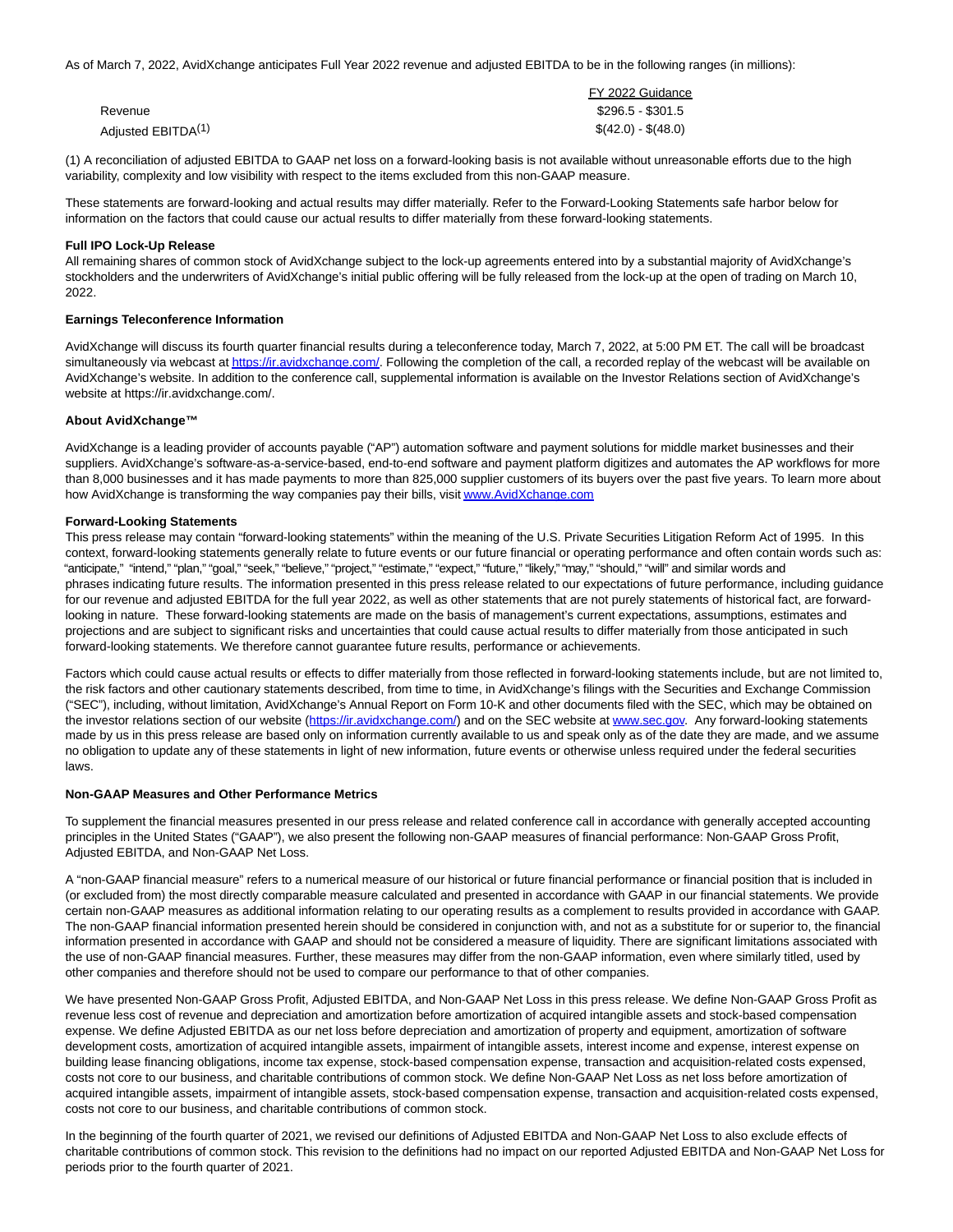We believe the use of non-GAAP financial measures, as a supplement to GAAP measures, is useful to investors in that they eliminate items that are either not part of our core operations or do not require a cash outlay, such as stock-based compensation expense. Management uses these non-GAAP financial measures when evaluating operating performance and for internal planning and forecasting purposes. We believe that these non-GAAP financial measures help indicate underlying trends in the business, are important in comparing current results with prior period results, and are useful to investors and financial analysts in assessing operating performance.

## **Investor Contact:**

Subhaash Kumar Skumar1@avidxchange.com 813.760.2309

#### **AvidXchange Holdings, Inc. Consolidated Statements of Operations** (in thousands, except share and per share data)

|                                                                                                                                       | <b>Three Months Ended</b><br>December 31, |             | Year Ended December 31, |    |            |    |            |  |
|---------------------------------------------------------------------------------------------------------------------------------------|-------------------------------------------|-------------|-------------------------|----|------------|----|------------|--|
|                                                                                                                                       |                                           | 2021        | 2020                    |    | 2021       |    | 2020       |  |
| Revenues                                                                                                                              | \$                                        | 69,265      | \$<br>52,863            | \$ | 248,409    | \$ | 185,928    |  |
| Cost of revenues (exclusive of depreciation and amortization expense)                                                                 |                                           | 28,747      | 22,117                  |    | 100,090    |    | 83,755     |  |
| <b>Operating expenses</b>                                                                                                             |                                           |             |                         |    |            |    |            |  |
| Sales and marketing                                                                                                                   |                                           | 19,763      | 12,631                  |    | 63,939     |    | 47,910     |  |
| Research and development                                                                                                              |                                           | 21,922      | 12,344                  |    | 65,147     |    | 44,500     |  |
| General and administrative                                                                                                            |                                           | 50,319      | 25,582                  |    | 95,817     |    | 56,395     |  |
| Impairment and write-off of intangible assets                                                                                         |                                           | 838         |                         |    | 1,412      |    | 924        |  |
| Depreciation and amortization                                                                                                         |                                           | 8,404       | 6,781                   |    | 30,738     |    | 27,514     |  |
| Total operating expenses                                                                                                              |                                           | 101,246     | 57,338                  |    | 257,053    |    | 177,243    |  |
| Loss from operations                                                                                                                  |                                           | (60, 728)   | (26, 592)               |    | (108, 734) |    | (75,070)   |  |
| Other income (expense)                                                                                                                |                                           |             |                         |    |            |    |            |  |
| Interest income                                                                                                                       |                                           | 329         | 85                      |    | 661        |    | 1,675      |  |
| Interest expense                                                                                                                      |                                           | (5, 123)    | (5,064)                 |    | (20, 108)  |    | (20,080)   |  |
| Change in fair value of derivative instrument                                                                                         |                                           | (11, 438)   | (992)                   |    | (26, 128)  |    | (7,537)    |  |
| Charge for amending financing advisory engagement letter - related party                                                              |                                           |             |                         |    | (50,000)   |    |            |  |
| Other expenses                                                                                                                        |                                           | (16, 232)   | (5,971)                 |    | (95, 575)  |    | (25, 942)  |  |
| Loss before income taxes                                                                                                              |                                           | (76,960)    | (32, 563)               |    | (204, 309) |    | (101, 012) |  |
| Income tax (benefit) expense                                                                                                          |                                           | (4,863)     | 59                      |    | (4,660)    |    | 234        |  |
| Net loss                                                                                                                              | \$                                        | (72,097)    | \$<br>(32, 622)         | \$ | (199, 649) | \$ | (101,246)  |  |
| Deemed dividend on preferred stock                                                                                                    |                                           | (9,500)     | (43, 414)               |    | (9,500)    |    | (43, 414)  |  |
| Accretion of convertible preferred stock                                                                                              |                                           | (724)       | (5,686)                 |    | (15, 141)  |    | (21, 682)  |  |
| Net loss attributable to common stockholders                                                                                          | \$                                        | (82, 321)   | \$<br>(81, 722)         | \$ | (224, 290) | \$ | (166,342)  |  |
| Net loss per share attributable to common stockholders, basic and diluted                                                             | \$                                        | (0.47)      | \$<br>(1.56)            | \$ | (2.64)     | \$ | (3.34)     |  |
| Weighted average number of common shares used to compute net loss<br>per share attributable to common stockholders, basic and diluted |                                           | 175,401,322 | 52,368,235              |    | 85,061,417 |    | 49,738,252 |  |

#### **AvidXchange Holdings, Inc. Consolidated Balance Sheets** (in thousands, except share and per share data)

|                                                                                      | As of December 31. |           |   |         |  |  |
|--------------------------------------------------------------------------------------|--------------------|-----------|---|---------|--|--|
|                                                                                      |                    | 2021      |   | 2020    |  |  |
| Assets                                                                               |                    |           |   |         |  |  |
| Current assets                                                                       |                    |           |   |         |  |  |
| Cash and cash equivalents                                                            | \$                 | 562.817   | S | 252.458 |  |  |
| Restricted funds held for customers                                                  |                    | 1.242.346 |   | 137.620 |  |  |
| Accounts receivable, net of allowances of \$2,283 and \$1,769, respectively          |                    | 30.965    |   | 24.757  |  |  |
| Supplier advances receivable, net of allowances of \$1,105 and \$1,099, respectively |                    | 11.520    |   | 8,855   |  |  |
| Prepaid expenses and other current assets                                            |                    | 10,237    |   | 8,626   |  |  |
| Total current assets                                                                 |                    | 1,857,885 |   | 432.316 |  |  |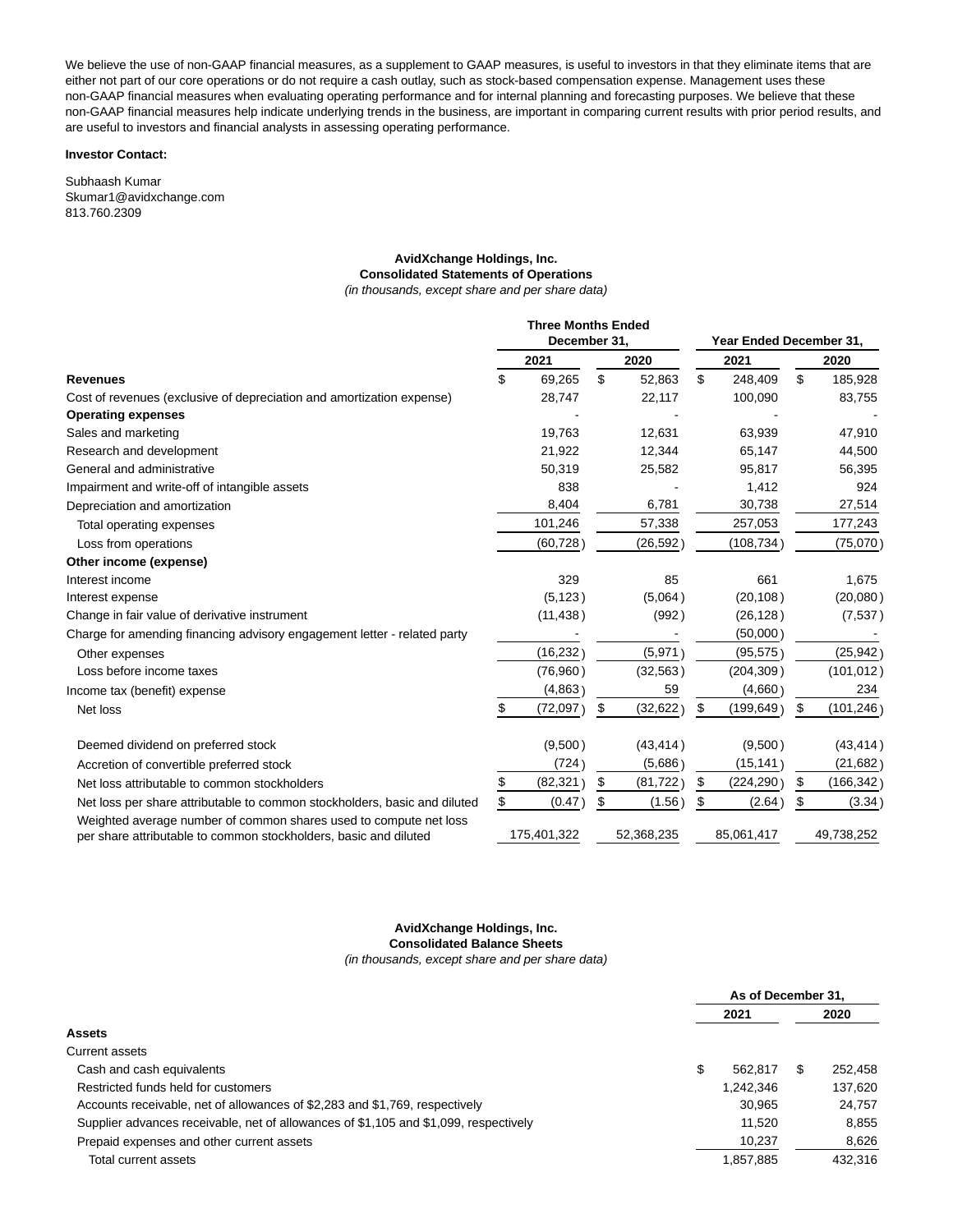| Property and equipment, net                                                                                                                                                                                          | 106,227         | 86,872        |
|----------------------------------------------------------------------------------------------------------------------------------------------------------------------------------------------------------------------|-----------------|---------------|
| Operating lease right-of-use assets                                                                                                                                                                                  | 3,278           | 3,139         |
| Deferred customer origination costs, net                                                                                                                                                                             | 28,276          | 24,124        |
| Goodwill                                                                                                                                                                                                             | 165,921         | 105,696       |
| Intangible assets, net                                                                                                                                                                                               | 100,455         | 72,442        |
| Other noncurrent assets and deposits                                                                                                                                                                                 | 4,261           | 1,922         |
| <b>Total assets</b>                                                                                                                                                                                                  | \$<br>2,266,303 | \$<br>726,511 |
| Liabilities, Convertible Preferred Stock and Stockholders' Equity (Deficit)                                                                                                                                          |                 |               |
| <b>Current liabilities</b>                                                                                                                                                                                           |                 |               |
| Accounts payable                                                                                                                                                                                                     | \$<br>17,142    | \$<br>25,418  |
| Accrued expenses                                                                                                                                                                                                     | 56,082          | 40,472        |
| Payment service obligations                                                                                                                                                                                          | 1,242,346       | 137,620       |
| Deferred revenue                                                                                                                                                                                                     | 9,530           | 6,309         |
| Current portion of contingent consideration                                                                                                                                                                          | 688             |               |
| Current maturities of lease obligations under finance leases                                                                                                                                                         | 670             | 1,092         |
| Current maturities of lease obligations under operating leases                                                                                                                                                       | 1,048           | 1,147         |
| Current maturities of long-term debt                                                                                                                                                                                 | 4,800           | 1,000         |
| <b>Total current liabilities</b>                                                                                                                                                                                     | 1,332,306       | 213,058       |
| Long-term liabilities                                                                                                                                                                                                |                 |               |
| Deferred revenue, less current                                                                                                                                                                                       | 20,350          | 1,661         |
| Contingent consideration, less current portion                                                                                                                                                                       | 70              |               |
| Obligations under finance leases, less current maturities                                                                                                                                                            | 61,172          | 73,139        |
| Obligations under operating leases, less current maturities                                                                                                                                                          | 3,448           | 3,750         |
| Long-term debt                                                                                                                                                                                                       | 119,880         | 98,446        |
| Other long-term liabilities                                                                                                                                                                                          | 6,022           | 14,939        |
| <b>Total liabilities</b>                                                                                                                                                                                             | 1,543,248       | 404,993       |
| Commitments and contingencies                                                                                                                                                                                        |                 |               |
| Convertible preferred stock, \$0.001 par value; 40,472,166 shares authorized and 30,081,996 shares issued and<br>outstanding as of December 31, 2020; liquidation preference of \$884,842 as of December 31, 2020    |                 | 832,625       |
| Stockholders' equity (deficit)                                                                                                                                                                                       |                 |               |
| Preferred stock, \$0.001 par value; 50,000,000 shares authorized as of December 31, 2021, no shares issued<br>and outstanding as of December 31, 2021                                                                |                 |               |
| Common stock, \$0.001 par value; 1,600,000,000 and 240,000,000 shares authorized as of December 31, 2021<br>and 2020, respectively; 196,804,844 and 50,054,880 shares issued and outstanding as of December 31, 2021 |                 |               |
| and 2020, respectively                                                                                                                                                                                               | 197             | 50            |
| Additional paid-in capital                                                                                                                                                                                           | 1,594,780       | 161,116       |
| Accumulated deficit                                                                                                                                                                                                  | (871, 922)      | (672, 273)    |
| Total stockholders' equity (deficit)                                                                                                                                                                                 | 723,055         | (511,107)     |
| Total liabilities, convertible preferred stock and stockholders' equity (deficit)                                                                                                                                    | \$<br>2,266,303 | \$<br>726,511 |

# **AvidXchange Holdings, Inc. Consolidated Statements of Cash Flows** (in thousands)

|                                                                            | <b>Year Ended December 31.</b> |            |    |            |      |           |
|----------------------------------------------------------------------------|--------------------------------|------------|----|------------|------|-----------|
|                                                                            |                                | 2021       |    | 2020       |      | 2019      |
| Cash flows from operating activities                                       |                                |            |    |            |      |           |
| Net loss                                                                   | \$                             | (199, 649) | -S | (101, 246) | - \$ | (93, 546) |
| Adjustments to reconcile net loss to net cash used by operating activities |                                |            |    |            |      |           |
| Depreciation and amortization expense                                      |                                | 30.738     |    | 27,514     |      | 22,340    |
| Amortization of deferred financing costs                                   |                                | 1.357      |    | 1,182      |      | 1,184     |
| Provision for doubtful accounts                                            |                                | 2.147      |    | 1,442      |      | 901       |
| Stock-based compensation                                                   |                                | 21,428     |    | 1,630      |      | 1,379     |
| Fair value adjustment of contingent consideration                          |                                | (122)      |    |            |      |           |
| Warrants vested in connection with consulting services                     |                                |            |    | 101        |      | 202       |
| Accrued interest                                                           |                                | 881        |    | 913        |      | 878       |
| Impairment and write-off on intangible and right-of-use assets             |                                | 1,412      |    | 997        |      | 7,891     |
| Loss on fixed asset disposal                                               |                                | 36         |    | 14         |      | 11        |
| Payment of third party fees related to debt modification                   |                                |            |    |            |      | (593)     |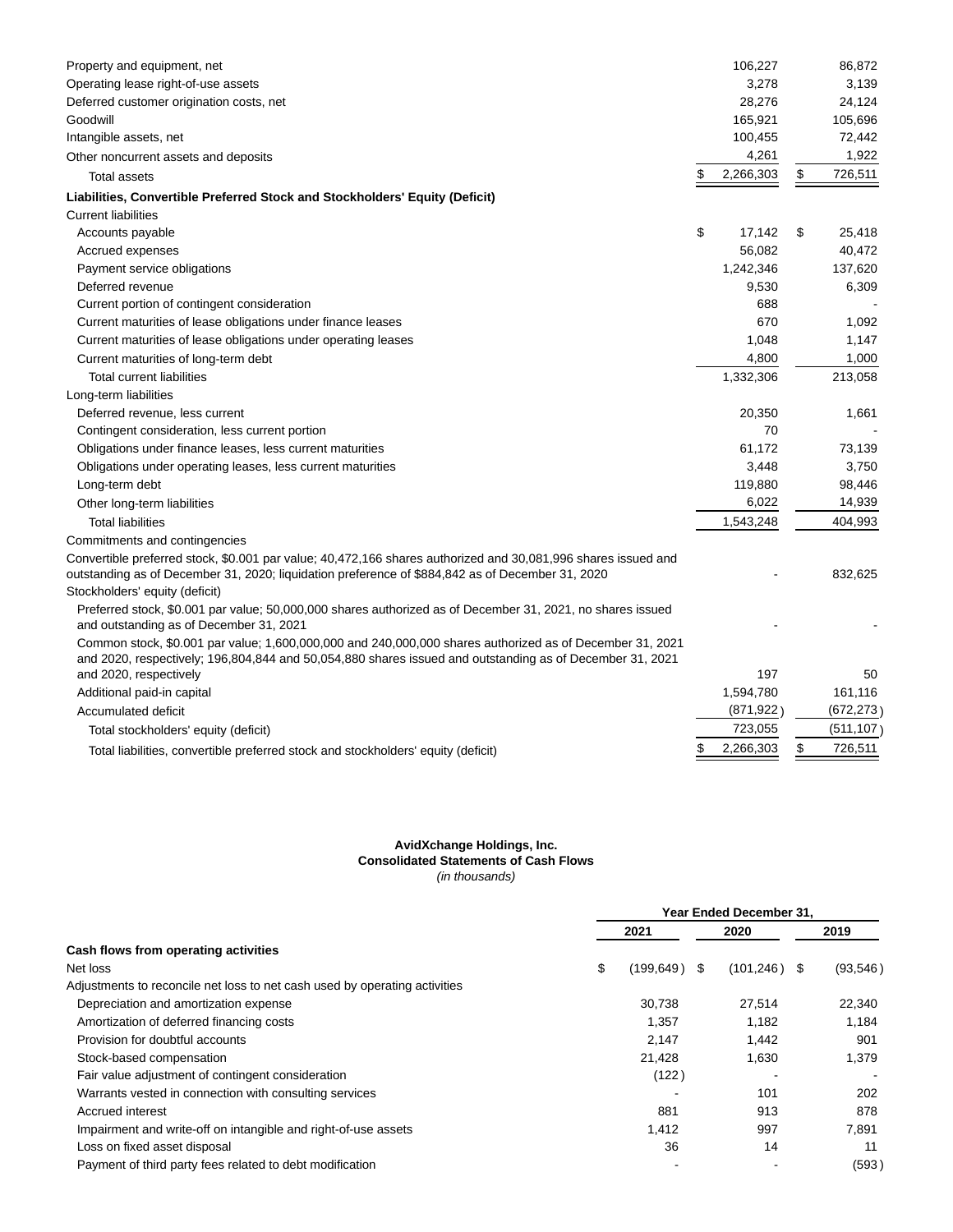| Payment of third party fees related to debt modification - related party                                   |                 |               | (2,645)       |
|------------------------------------------------------------------------------------------------------------|-----------------|---------------|---------------|
| Value of donated common stock                                                                              | 4,143           |               |               |
| Noncash expense on contract modification - related party                                                   | 50,000          |               |               |
| Fair value adjustment to derivative instrument                                                             | 26,128          | 7,537         | 555           |
| Deferred income taxes                                                                                      | (4,728)         | 181           | 60            |
| Changes in operating assets and liabilities                                                                |                 |               |               |
| Accounts receivable                                                                                        | (4,713)         | (5,711)       | (2,328)       |
| Prepaid expenses and other current assets                                                                  | (1,759)         | (1,245)       | (1,099)       |
| Other noncurrent assets                                                                                    | (2,367)         | 359           | (340)         |
| Deferred customer origination costs                                                                        | (4, 152)        | (2,876)       | (4,646)       |
| Accounts payable                                                                                           | (12, 377)       | 14,149        | 3,665         |
| Deferred revenue                                                                                           | 21,910          | 289           | 235           |
| Accrued expenses and other liabilities                                                                     | 1,560           | 11,619        | 3,725         |
| Operating lease liabilities                                                                                | (540)           | (978)         |               |
|                                                                                                            |                 |               | 380           |
| Deferred rent and tenant improvement allowance                                                             |                 |               |               |
| Total adjustments                                                                                          | 130,982         | 57,117        | 31,755        |
| Net cash used in operating activities                                                                      | (68, 667)       | (44, 129)     | (61, 791)     |
| Cash flows from investing activities                                                                       |                 |               |               |
| Purchases of equipment                                                                                     | (1,395)         | (703)         | (1,905)       |
| Purchases of real estate                                                                                   | (14,050)        | 25            | (39)          |
| Purchases of intangible assets                                                                             | (16, 931)       | (11, 346)     | (7, 349)      |
| Proceeds from sales of property and equipment                                                              | 5               |               |               |
| Acquisition of business, net of cash acquired                                                              | (46,089)        | (19, 829)     | (105, 834)    |
| Contingent consideration and deferred obligation payments near acquisition date                            | (1,292)         |               |               |
| Supplier advances, net                                                                                     | (4, 355)        | (4,707)       | (1,728)       |
| Net cash used in investing activities                                                                      | (84, 107)       | (36, 560)     | (116, 855)    |
| Cash flows from financing activities                                                                       |                 |               |               |
| Proceeds from issuance of common stock upon initial public offering, net of underwriting                   |                 |               |               |
| discounts and commissions and other offering costs, including exercise of overallotment option             | 627,981         |               |               |
| Proceeds from the issuance of long-term debt                                                               | 3,471           | 4,472         | 96,081        |
| Repayments of long-term debt                                                                               |                 |               | (70, 781)     |
| Principal payments on land promissory note                                                                 | (1,000)         | (1,000)       | (1,000)       |
| Principal payments on finance leases                                                                       | (1, 139)        | (1,582)       | (1,777)       |
| Proceeds from issuance of preferred and common stock                                                       | 2,820           | 322,288       | 260,488       |
| Common stock repurchased                                                                                   |                 | (148, 763)    |               |
| Convertible preferred stock redeemed                                                                       | (169,000)       | (46,980)      | (11, 184)     |
| Transaction costs related to issuance of stock                                                             |                 | (1,327)       | (1,241)       |
| Transaction costs related to issuance of stock - related party                                             |                 | (19, 227)     | (11, 428)     |
| Debt issuance costs                                                                                        |                 |               | (2, 106)      |
| Payment on earn-out agreement                                                                              |                 |               | (500)         |
| Payment service obligations                                                                                | 1,104,726       | 85,913        | 51,707        |
| Net cash provided by financing activities                                                                  | 1,567,859       | 193,794       | 308,259       |
| Net increase in cash, cash equivalents, and restricted funds held for customers                            | 1,415,085       | 113,105       | 129,613       |
| Cash, cash equivalents, and restricted funds held for customers                                            |                 |               |               |
|                                                                                                            |                 |               |               |
| Cash, cash equivalents, and restricted funds held for customers, beginning of year                         | 390,078         | 276,973       | 147,360       |
| Cash, cash equivalents, and restricted funds held for customers, end of year                               | \$<br>1,805,163 | \$<br>390,078 | \$<br>276,973 |
| Supplementary information of noncash investing and financing activities                                    |                 |               |               |
| Right-of-use assets obtained in exchange for new finance lease obligations                                 | \$<br>174       | \$<br>544     | \$<br>1,110   |
| Right-of-use assets obtained in exchange for new operating lease obligations                               | 877             | 163           |               |
| Purchase of real estate in exchange for promissory note                                                    | 21,500          |               |               |
| Common stock issued on conversion of convertible preferred stock and convertible common<br>stock liability | 724,649         |               |               |
| Common stock issued in business combination                                                                | 31,000          | 5,988         | 9,514         |
| Common stock issued as contingent consideration                                                            | 500             |               |               |
| Initial fair value of contingent consideration and deferred payment obligation at acquisition date         | 2,672           |               |               |
| Property and equipment purchases in accounts payable and accrued expenses                                  | 768             |               | 84            |
| Interest paid on notes payable                                                                             | 10,486          | 10,798        | 9,605         |
| Interest paid on finance leases                                                                            | 7,384           | 7,187         | 5,631         |
| Options issued in connection with bonus compensation                                                       | 49              |               | 128           |
|                                                                                                            |                 |               |               |